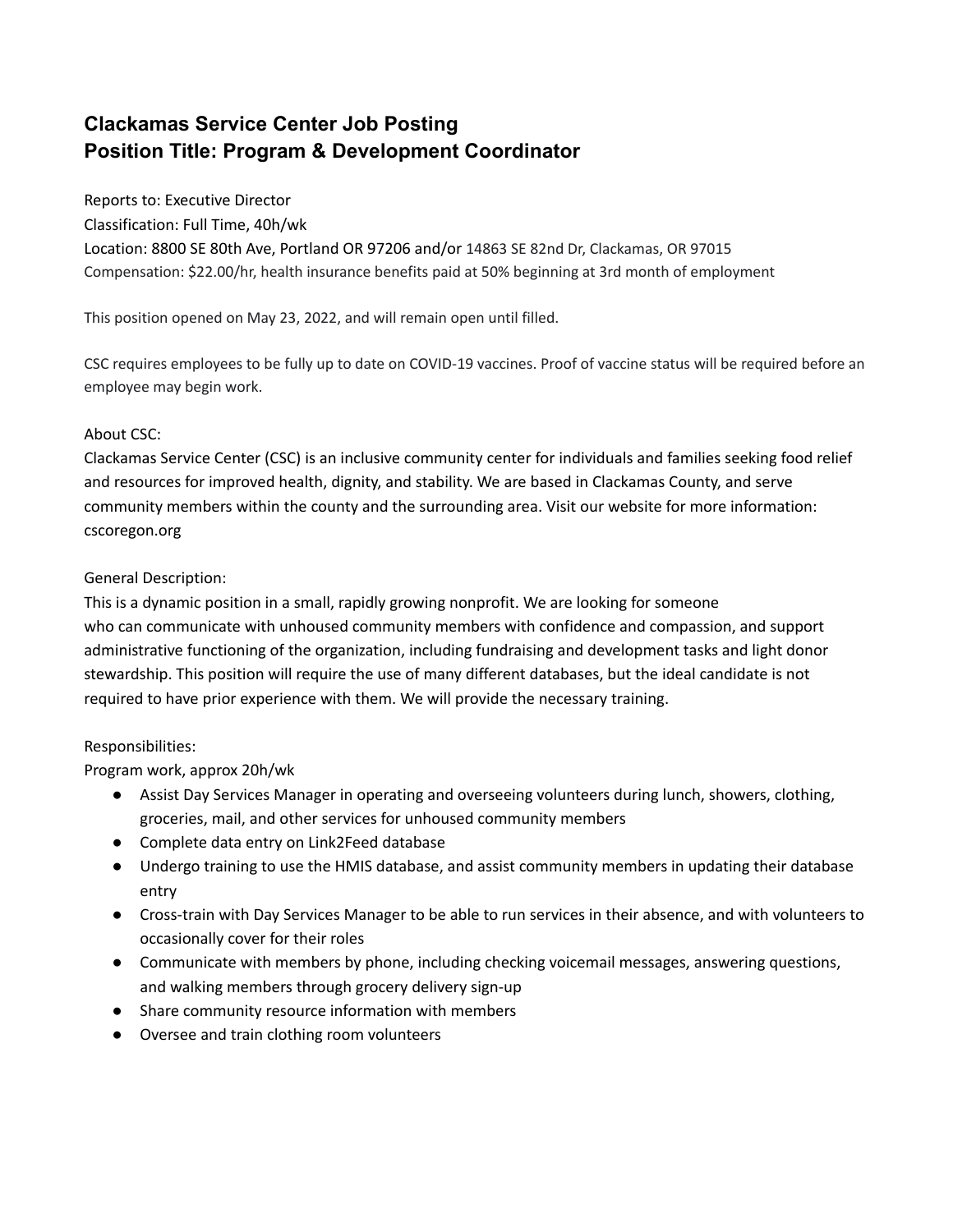Development and Administrative work, approx 20h/wk

- Update fundraising CRM (Bloomerang) as new donations arrive, produce receipts and work alongside Executive Director/Development Director to determine upcoming donor engagement tasks
- Prepare bank deposits
- Manage bill payments
- Format and send emails using MailChimp
- Communicate with donors by phone, email, and in-person
- Post to our website using Wordpress/Google Calendar
- Support communications, including by writing/posting to social media, creating graphics, etc.
- Other duties as assigned

Required qualifications:

- Ability to interact with people from a variety of backgrounds, including unhoused community members, volunteers, and donors, treating them with authenticity, respect, and making them feel "at home"
- Strong interpersonal skills, including the ability to work collaboratively in a high-intensity environment
- Commitment to Equity and Inclusion
- Committed to detailed record-keeping and timely data entry for administrative and development tasks
- Ability to manage and maintain confidential and sensitive information
- Willingness to support other staff by cross-training and covering other tasks when needed
- Ability to make phone calls and operate a computer competently, including managing data entry for several databases including HMIS, Link2Feed, Bloomerang, and more
- Knowledge of Microsoft Suite (including experience with basic Excel) and Google Docs
- Demonstrated ability to comfortably work with marginalized people

Optional but helpful qualifications:

- Experience with fundraising, especially data stewardship, experience with donor databases (ours is Bloomerang)
- Experience working with hunger or homelessness-related organizations, social services, and/or SNAP benefits
- Knowledge of social services available in Multnomah and Clackamas County
- Knowledge of de-escalation
- Proficient in spoken and/or written Spanish, Russian, Ukrainian, Vietnamese, or Mandarin

#### Work environment:

This position is full-time (40 hours/week), typically 9-5, with rare evening and weekend events. Work is normally performed at one of our two main locations as deemed necessary, while some tasks may be appropriate for work-from-home one day a week (likely Fridays). Position requires ability to sit for long periods and use of computer, telephone, copier, fax machine, and may require accessing locations by use of stairs. Some tasks require the ability to lift at least 20lbs.